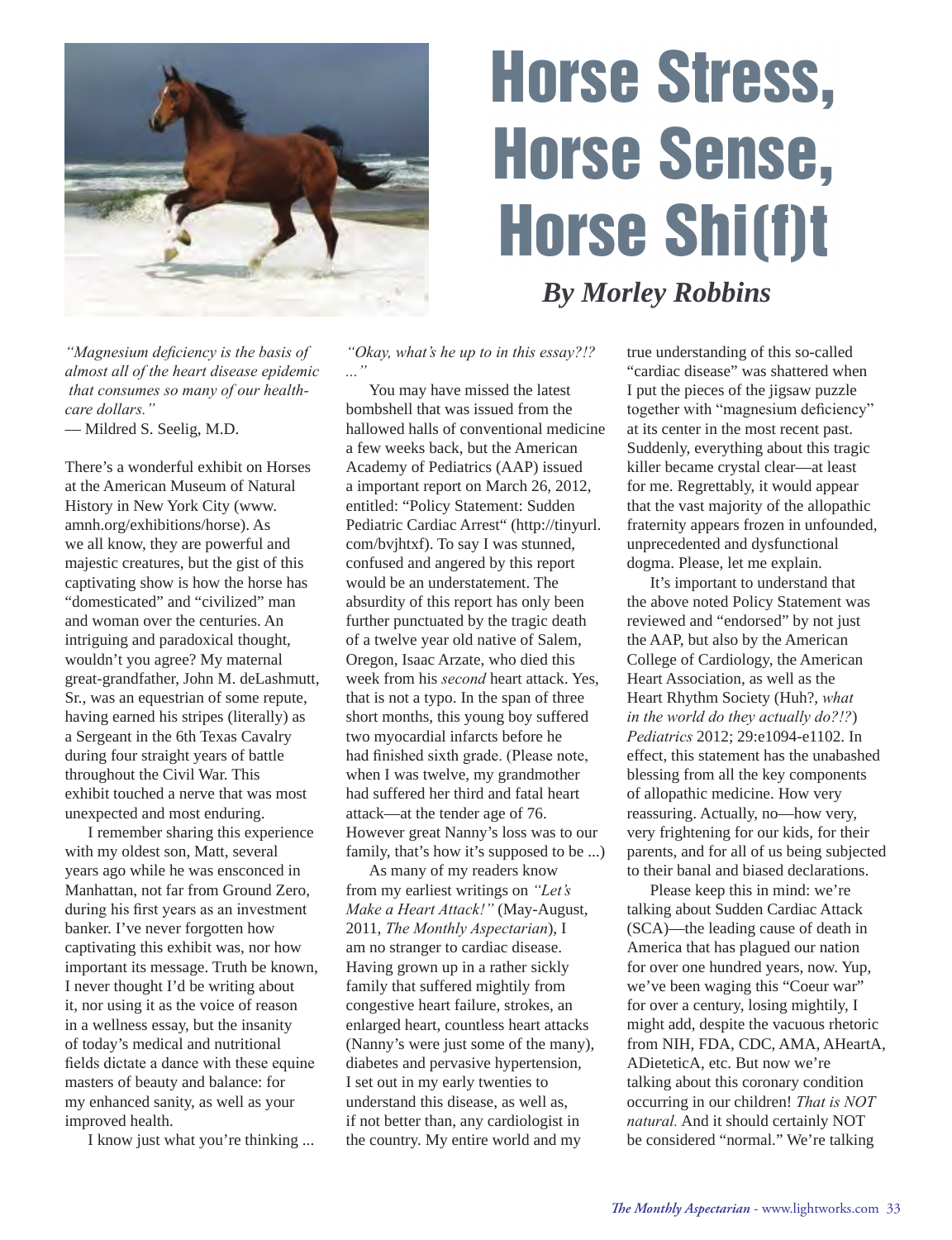about children suffering from the very same clinical crises that challenged our *grandparents* when we were growing up! To fully appreciate this essay, it's important that you wrap your head around this total demographic and dysfunctional disconnect.

When you get into the guts of this "white-wash" report from AAP, you'll learn about all the many disorders that predispose kids and young adults to Sudden Cardiac Attack. Noted below are the causes:

#### **Table 1: Cardiac Disorders Predisposing to Pediatric and Young Adult SCA**

#### *Structural/functional*

1. Hypertrophic cardiomyopathy 2. Coronary artery anomalies *(Endothelial dysfunction is now linked to mineral deficiencies.)* 3. Aortic rupture/Marfan syndrome

4. Dilated cardiomyopathy or restrictive

cardiomyopathy

5. Myocarditis *(Inflammation, the origin of ALL chronic disease, is* 

*triggered by Mg deficiency)* 6. Left ventricular outflow tract obstruction

7. Mitral valve prolapse *(A known and well documented Mg deficiency, by the way.)*

8. Coronary artery atherosclerotic disease *(Hardening of the arteries is "Endothelial dysfunction.")*

9. Arrhythmogenic right ventricular cardiomyopathy

10. Postoperative congenital heart disease *(This makes NO sense: congenital = from birth?!?)*

*Electrical (This would mean the electrolytes are NOT working right.)* 11. LQTS *(These are electrical parameters on the EKG ... Hmmmm, no mention of "Electrolytes.")* 12. Wolff-Parkinson-White syndrome 13. Brugada syndrome 14. Catecholaminergic polymorphic ventricular tachycardia *(Tachycardia is caused by mineral deficiency.)* 15. Short QT syndrome

16. Complete heart block *(Endothelial dysfunction is now linked to mineral* 

*imbalances.)*

#### *Other*

17. Drugs and stimulants; some prescription medications *(Beware Ritalin, Adderall, etc.)* 18. Primary pulmonary hypertension *(Again, hypertension is widely recognized as a mineral imbalance.)* 19. Commotio cordis *(Sounds like the title to a third-rate dragon flick, right?)*

*Huh?!? What are they talking about?!? Could they make this any more confusing?!? Please know, I eschew obfuscation!!!*

Forgive my brutal candor (as opposed to my beautiful canter), but this is just a feedbag of Horse-Apples! Pure and simple. And to thrust these lame, but windy "explanations" on us (shrouded in scientific and clinical*sounding* mumbo-jumbo), and then expect us to believe it, takes a "stallion's leap" of faith on the AAP's part. Furthermore, what they really want us to believe, as you read this report in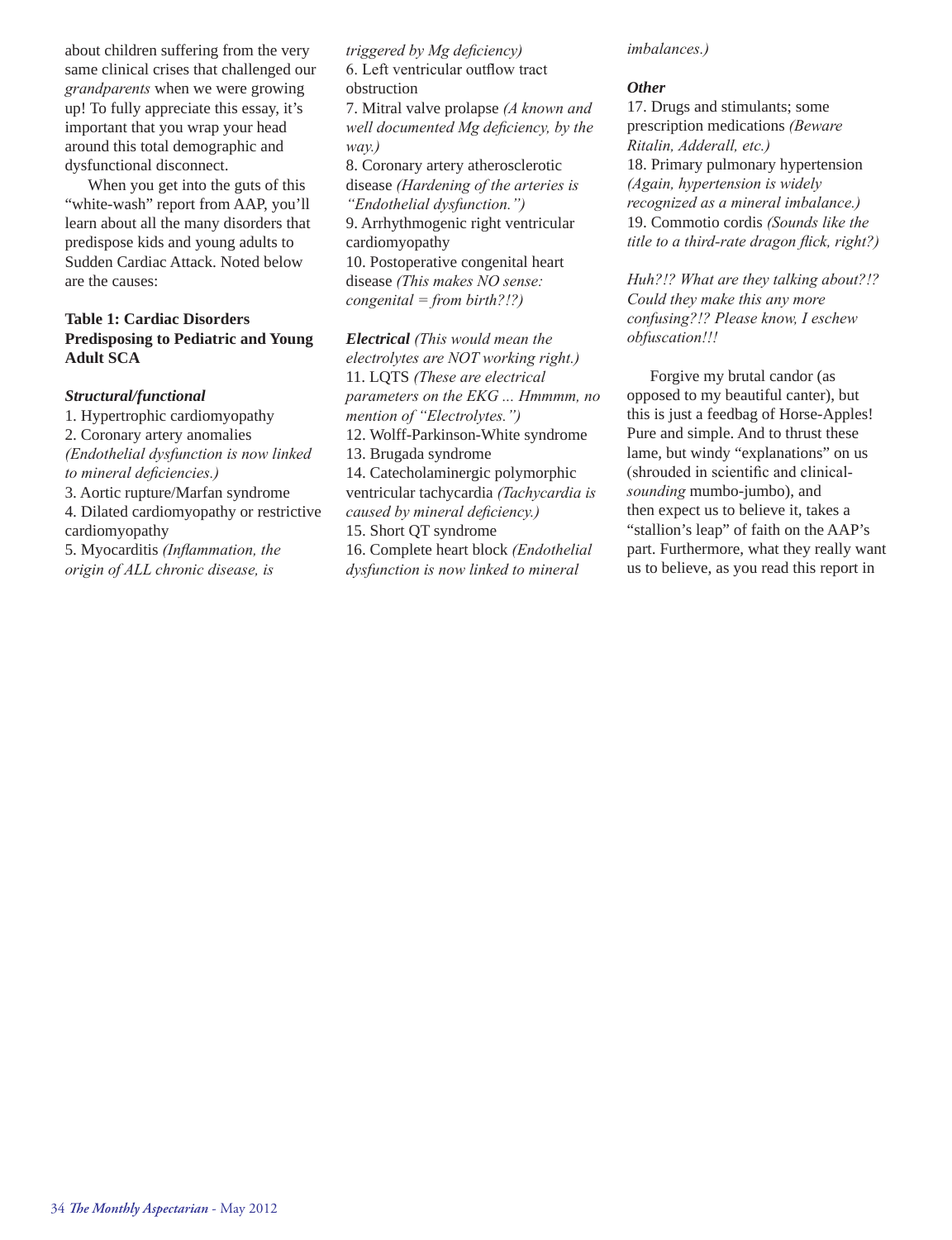its entirety, is that there appears to be a genetic mutation that's occurring in our society that's causing this sudden rise in cardiac events within the pediatric community. (Again, we're talking about kids here, folks.) Really? Apparently, none of the physicians involved in this so-called "study" have read much on genetics—it takes hundreds of generations for such sweeping changes to occur in a species, even one as dysfunctional as *Homo Americanus*. Do they honestly expect us to believe this aspect of their report? *Is that really their best shot to deflect their total incompetence as healers and so-called health practitioners?*

Okay, okay, I'll calm down, but only if you promise to read the rest of this article carefully and also promise to do exactly what I recommend to do. Deal? Well, alrighty then, let's get trottin'.

#### **Horse Stress**

Bar none, one of the most definitive studies on Sudden Cardiac Death was published forty years ago in *The Lancet* medical journal (Chipperfield and Chipperfield, "Heart Muscle Magnesium, Potassium and Zinc Concentrations After Sudden Death from Heart Disease," *The Lancet*, 11 August, 1973: 293-296)<sup>1</sup> by two truthseeking biochemists from University of Hull in England. (By the way, the *New England Journal of Medicine* looks up to *The Lancet* as *the* pinnacle of medical truth.) In any event, these enterprising scientists studied the hearts of individuals who had died *suddenly* of heart-related events and compared them to individuals who died suddenly from non-heart-related accidents. Key to this ground-breaking study was that they measured the status and prevalence of three key minerals that run the heart. (You do know that your heart runs on minerals, and not statins, right? Not an insignificant fact check in these disorienting days of *1984.*)

In any event, they measured magnesium ( $Mg++$ ), Zinc ( $Zn++$ ) and Potassium  $(K+)$ . Here are the key results from the summary of this highly respected and widely referenced article in learned circles:

• "Heart muscle from subjects who died suddenly from coronary thrombosis [blood clots] or myocardial degeneration [hardening of arteries/plaque] *contained significantly smaller concentrations of Magnesium* than heart muscle from subjects who died of other causes."

• "Whatever the cause of the decrease in magnesium, it is bound to be deleterious to the functioning of the heart."

*•* They concluded with the following stunning observation based on the equally profound work of two Cardiologists practicing in Glasgow, Scotland: "This together with the our observations on the highly significant decrease (Note: Scientists don't often say 'highly significant' unless it's *really* surprising) in Magnesium concentrations in the heart muscle of individuals from hard and soft water areas that might demonstrate a fall in magnesium concentration in those from soft-water areas." (Further note: Almost *all* municipal water is now treated to make it "soft" hmmmm. $)^2$ 

#### **Water Treatment: Man vs. Nature**

Fascinating, wouldn't you say? Did the AAP not know of this seminal study, or just choose to ignore it?

Well, let me go totally "geek" on you. I'd like my readers to know exactly what's going on inside their bodies, unlike most doctors in America, especially when they're concerned about experiencing a sudden cardiac event. You see, our hearts are highly sensitive to stress, in the same way that our equine masters respond to a challenging workout—they, too, get tired and irritable. Let's further expand our cardiac cadence.

1. The heartbeat rhythm is determined by the state of our Autonomic Nervous System (ANS)—that silent master of our body that clips along at a modest 400 billion bits/second. (Wow!)

2. Our ANS runs off of and *is controlled by* our electrolyte status (Ca, Mg, Na, and K) especially when they are in their "ionic" form, *i.e.,* have electrons unbound and freely available for metabolic transactions, like keeping the heart beating 100,000 times each and every day.

3. Electrolyte levels *inside* the heart muscle cell are measured as follows:3,4

|                 | NORMAL | <b>STRESS</b> | % CHANGE W/ STRESS                       |
|-----------------|--------|---------------|------------------------------------------|
| a. Calcium:     |        | 4.5           | 450% Increase                            |
| b. Magnesium:   | 10,000 | 8,000         | 20% Decrease                             |
| c. Sodium:      |        | n/a           |                                          |
| d. Potassium:   | 40     | n/a           |                                          |
| e. Ca/Mg ratio: | 0.0001 |               | $\overline{0.0005625}$   560+% Increase! |

4. Our friend, magnesium, in fact, is an essential co-factor in maintaining the electrical balance across cell membranes, especially those found in our non-stop working heart cells.<sup>5</sup>

5. It turns out that our electrolyte values, and thus their ratios to each other, are highly responsive to stress (*i.e.,* some real or *perceived* "threat" to our organism—it matters not).

6. Actin fibers (a key part of our cardiac contractile apparatus) inside the heart muscle are, in fact, *activated* by calcium, and then subsequently *relaxed* by magnesium.6

7. An electrical charge *produced by magnesium* then pushes calcium to the opposite side of the Actin cell.7

8. Thus calcium helps to produce the contraction, but, in fact, *magnesium*  regulates it.<sup>8</sup> Please read that again, slowly.

9. An important nuance: Actomysin-ATP, a critical enzyme enabling proper heart function and cardiac contractile force, is also *activated by magnesium ions.* (Not an insignificant fact.) $9$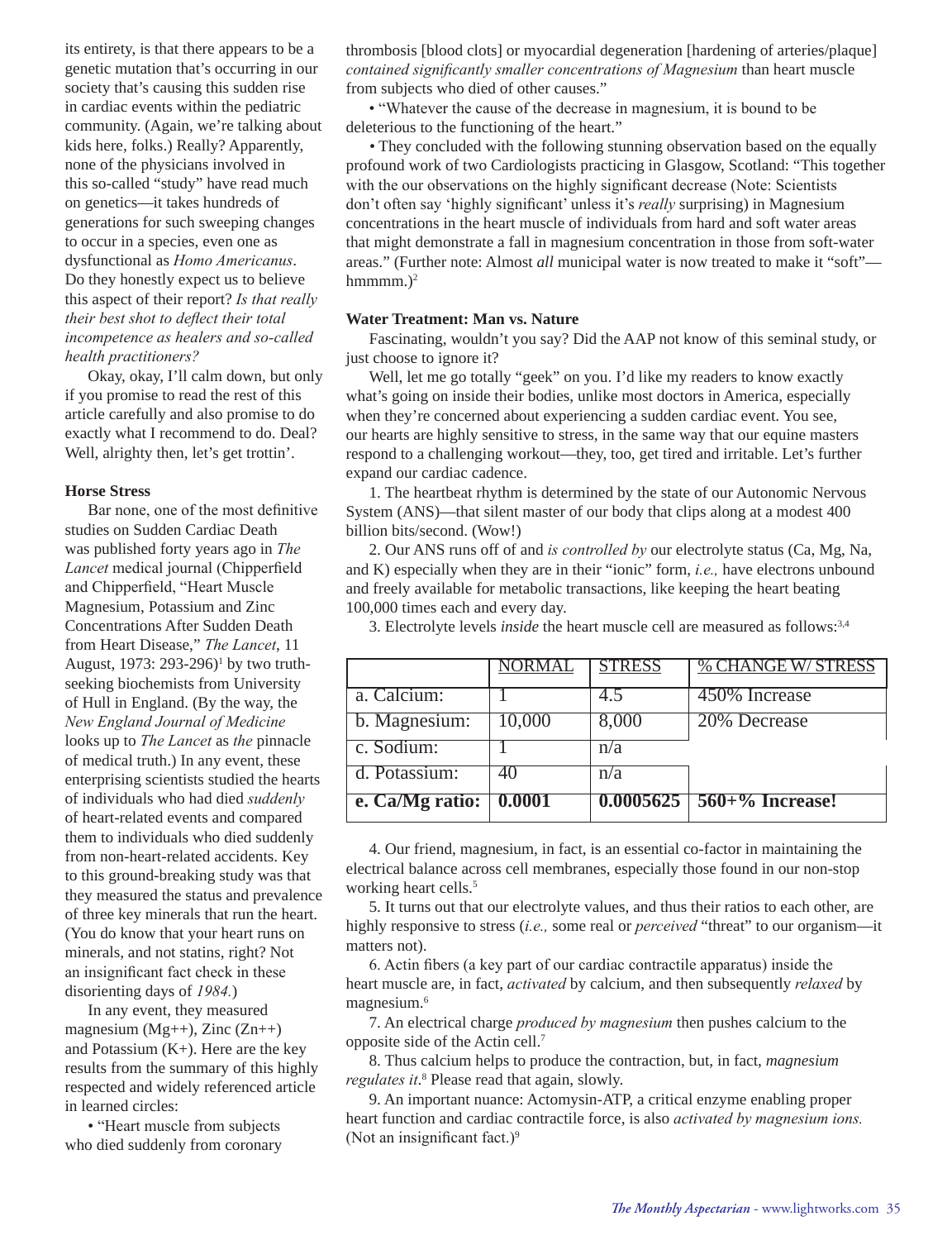10. Magnesium is also important in both the production and the elimination of acetylcholine, which is key to effective heart contraction, but very irritating to the muscle if not removed properly by magnesium.10

11. The lingering increase of acetylcholine, due to magnesium deficiency (hypomagnesaemia) leads to cholinergic symptoms (*i.e.,* anxiety, agitation, seizures, etc.) and neuromuscular hyper-irritability—not good for our heart, nor our health!<sup>11</sup>

12. Magnesium deficiency increases and intensifies the contractile response of the heart to a series of additional chemicals that affect normal heart function: norepinephrine, acetylcholine, serotonin, angiotensin, and potassium.<sup>12</sup>

13. Under conditions of "Cardiac Stress" there is a *5.6-fold increase* in the Ca/Mg ratio(!) due to:

a. Heavy Lifting

b. Extreme Physical Exertion

c. Mental and Emotional Stress

d. Intake of Nutrient-deficient Foods

 e. Intake of known Excitotoxins (*i.e.,* MSG, Aspartame, etc.)

 f. Intake of Toxic Medications (*i.e.,* Ritalin ... see www.ritalindeath. com)

 g. Intake of Excess Coffee and/ or Alcohol

14. The loss of magnesim inside the cell, and the corresponding influx of calcium to the interior of the cell, seriously disrupt the energy potential of affected heart muscle tissue and cells.13

15. Additional critical facts to know about Sudden Cardiac Death:

 a. It is very well established that Mg-infusion therapy (Mg IV) is the most effective intervention to protect the myocardial integrity during a cardiac arrest.<sup>14</sup>

b. Magnesium deficiency heightens the sensitivity of the sinus node (the heart's natural pacemaker) to ANS regulation.<sup>15</sup>

 c. It is also a known fact that simple balancing of key Cardiac Electrolytes (Mg++, K+, and Na+) in table salt can achieve extraordinary and historic reductions of coronary heart disease deaths, as noted in Finland during the period 1969–1992 when that Scandinavian country lost its

standing as the "Heart Attack Capital of the World" due to its stunning ratio of Calcium: Magnesium in the diet, exceeding the U.S.A. in the amount of calcium and the lack of magnesium in their foods,<sup>16</sup> like excess, unregulated calcium.17

 d. Factors that stimulate the Sympathetic Nervous System (SNS) and catecholamine (*i.e.,* acetylcholine due to excess calcium from magnesium deficiency) are known triggers for acute myocardial infarction.18

 e. And most importantly, a heart muscle that is lacking in magnesium like *all* the muscles in our body—must generate energy without oxygen (anaerobically), which causes the production of lactic acid. This lack of Mg causes a rise in lactic acid which must then be buffered by magnesium, which intensifies the magnesium deficiency …<sup>19</sup>

 f. Finally, please note the summary observations of a recent article on heart function and the Autonomic Nervous System:20 (Underlined summary footnotes are posted at the end of the article.)

 "Magnesium (Mg) is an essential element of circulatory regulation and is the most common intracellular cation after potassium. $1.2,3$ It has been reported that Mg plays a role in numerous enzymatic processes in the cardiovascular system, such as in kinases, cyclases, and adenosine triphosphatase or guanine triphosphatase, $2$  and is a naturally occurring antagonist to calcium.<sup>4</sup> Thus, Mg affects the pivotal cardiac functions, including cardiac contraction, $5$  beating rhythm,5,6 vasomotor control,4,7,8,9,10 and proliferation of smooth muscle cells in vessels. $2,11$  Mg deficiency contributes to the pathogenesis of several cardiovascular diseases, *i.e.,* hypertension,  $\frac{12}{2}$  vasospastic angina,  $\frac{13}{2}$ ventricular arrhythmia,<sup>14</sup> and mitral valve prolapse."<sup>15</sup>

 g. Given the above summary of how electrolytes dictate cardiac function, it is certainly easy to see how the American Academy of Pediatrics, the American Heart Association, the American College of Cardiology and the Heart Rhythm Society failed to mention—even once—the Rodney

#### Dangerfield of cardiac regulatory minerals: **MAGNESIUM!**

Okay, now just relax. I'm done with the technical dressage of this essay*. (Trust me, we've both worked up quite a sweat…)* Please forgive the rather tedious listing of these key and foundational electrolyte events leading up to a Sudden Cardiac Event. Note, that in the span of a single page, the words "Electrolyte" or "Magnesium" have appeared *24 times* to explain the known scientific and clinical understanding of Sudden Cardiac Death in the definitive medical literature on this critical and heart-stopping issue.

But as anyone who has been checking the citations at the end can tell you, the vast majority of these studies are virtually ancient—all the way back to the 1960s and 1970s—long before 1984 when Big Pharma took control of medical research, and subsequently, *all* reasonable, natural and rational medical thought ceased to exist. So let's get with the program and get to some more contemporary research that hopefully will set the record straight for you bucking broncos.



Here are the key results from a very contemporary study of Sudden Cardiac Events involving marathoners who collapsed at the 2006 and 2007 Boston Marathons:<sup>21</sup>

"Rapid whole blood point-of-care analyte results [measuring free, unbound electrolytes] in 135 collapsed runners at the 2006 race demonstrated frequent abnormalities of sodium, lactate, ionized calcium and ionized magnesium levels.

"Elevated levels of whole blood lactate were observed in *95% of collapsed runners* [a clear sign of cardiac stress] ... we also found prevalent abnormalities in various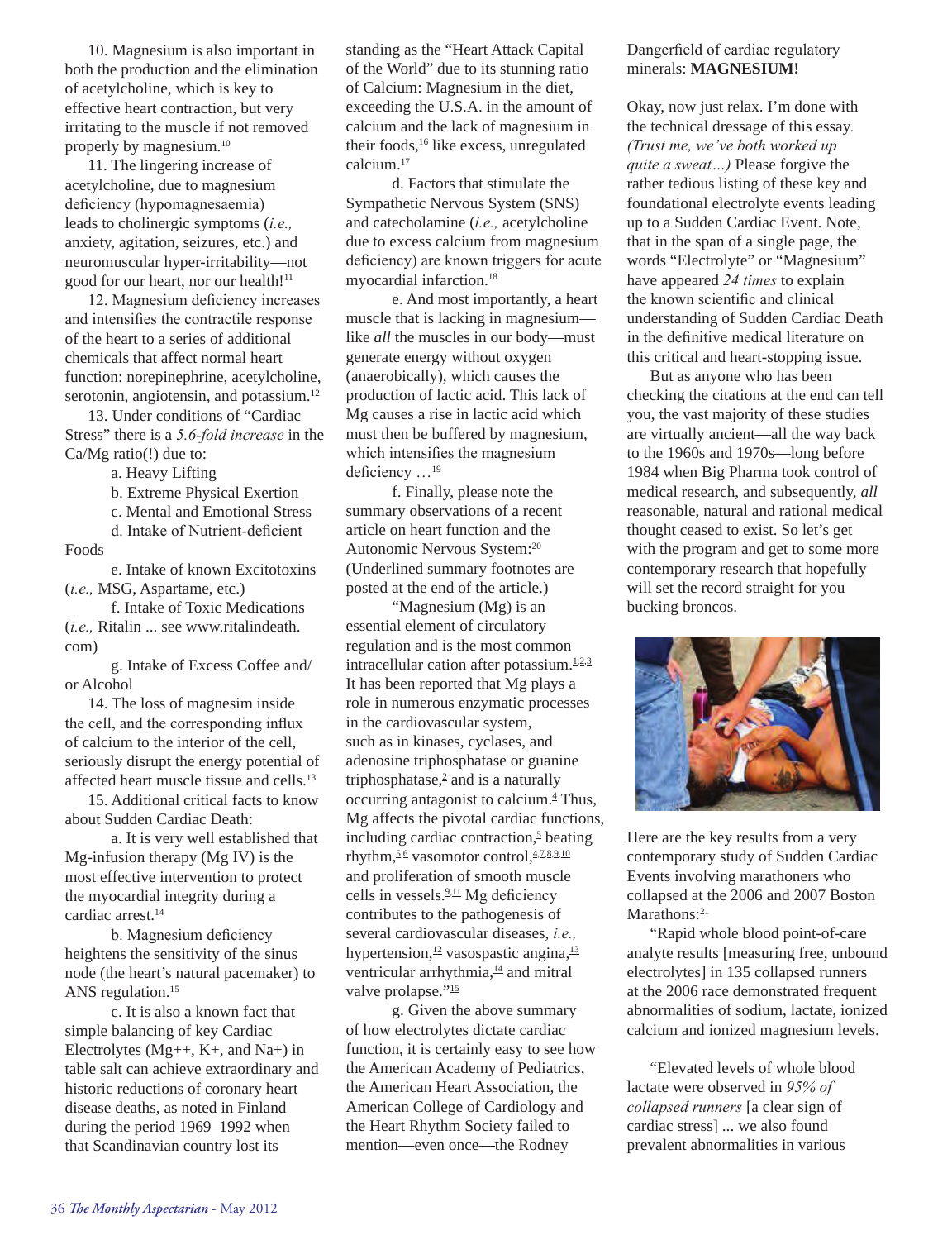electrolytes, which in conjunction with lactic acidosis and a decrease in ionized calcium and magnesium levels may contribute to the enhanced risk for ventricular fibrillation during acute exertional events [otherwise known as a 'sudden heart attack']."

Okay, I know you're about to buck this (w)rider ... What this is saying is that almost *all* of the runners had elevated lactate in their blood and a notable percentage was low in "ionized" calcium and magnesium. What they failed to point out, of course, is that lactate gets produced when the body can't metabolize glucose with oxygen, as noted above. No doubt you're wondering, "Well, when does that happen?" When your body runs out of magnesium at the cellular level and can't metabolize glucose aerobically (with oxygen). Anaerobic energy production is yet another form of stress for the heart!

What is particularly noteworthy is that there are scores of articles that I could cite and here are three more<sup>22, 23,</sup> 24, and I could easily add fifty more that would draw a definitive relationship between the loss of electrolyte minerals, especially magnesium and Sudden Cardiac Events. It is well established in the literature going back fifty years. And yet the American Academy of Pediatrics wants us to believe that it is a mysterious, multi-dimensional, and increasingly genetic anomaly. *No ribbons for that logic!*

Okay, so what to do?

#### **Horse Sense ...**

I would sincerely like you to go to the following important website addressing enhanced performance: http://www.performanceequineusa. com/magnesiumtherapy.aspx. Yeah, now how cool is that? I've even had the distinct pleasure of chatting with the owner, Carla Odetta of Performance Equine, only to learn that her world and mine are identical! Only her clients count with their feet.

In keeping with the beginning of this essay, please note that horses have gone out of their way over the millennia to teach humans how to behave, to interact, and to become civilized. Awesome! Well maybe these equine

masters can drill some "horse sense" into each and every one of us regarding the vital importance of magnesium for calming our frayed nerves, for enabling increased focus and for improved performance—especially in the neverending race track of life.

Truth be known, I didn't go looking for this website, but it did find me, and I'm thrilled to make the connection with this Mg-inspired company. I was dumbstruck when I spent some time reading her website, and then had the pleasure of chatting with her about our shared magnesium-mission. Here's a listing of key symptoms that horse owners are being taught to look for in their prized animals (insured at upwards of \$5–10 million) to ensure proper magnesium status in their steeds:

*• Very tight, sore back not related to activity, fitness level or saddle fit (Sound familiar?)*

*• Horse never really relaxes (Sound familiar?)*

• Cranky about being brushed or palpated, especially over the back on either side of the spine

• Cranky about being blanketed

• History of tying up

• Muscle tremors or all-over trembling not related to outside temperature

• Requires long periods of lunging before being able to focus on work

• Does not tolerate work well and works up, not down

• Bucks shortly after workout begins, seems fine at first then bucks or balks

*• Would be described as "thin skinned" or hypersensitive to touch (Sound familiar?)*

• Chiropractic adjustments, massage and body work do not have lasting effects

• Has difficulty getting round or picking his back up under saddle, moves hollow

*• Difficulty focusing on work, poor work ethic (Sound familiar?)*

• Can't be still, repetitive movement, weaving, pacing, head bobbing

Now, how fascinating is that? And what do these owners do who are totally committed to achieving higher and higher levels of performance from their

million-dollar fillies? They feed them magnesium! And lots of it. (And I'll let you in on a little secret ... she sells magnesium to the owners, as well. It's the very same brand we sell at our Wellness Center.) So if you won't listen to me, please pay attention to the "Magnesium messengers with the mane!" They really know what's good for them, but more importantly, what's good for us.

#### **Horse Shi(f)t**

So what's this "Horse Shi(f)t" all about?!? Believing that the recently released AAP Policy Statement on Sudden Cardiac Deaths has any basis of science behind it. Furthermore, believing that your cardiologist, and now your pediatrician, has even the slightest clue about what runs the human body, or certainly what runs the human heart. And why do I say that? Because the words: "minerals," "electrolytes," and "magnesium" *don't even appear once* in this recent Policy Statement. In fact, here is their list of ten recommendations to address this crisis among our children:

1. Recognize the warning signs and symptoms of Sudden Cardiac Arrest (SCA), including those that may "misdirect" initial evaluation to non-cardiac specialties and, thus, delay correct diagnosis.

2. Understand the role of comprehensive and accurate family history and pedigree for preventing SCA stemming from inherited cardiac genetic disorders.

3. Use standardized PPE forms and processes to minimize unnecessary variation.

4. Ensure that identified patients and/or families with known or suspected cardiac disorders are referred to a pediatric cardiac center for further comprehensive evaluation and management. Appropriate secondary testing may include ECG, echocardiography, exercise testing, or genetic testing, as indicated.

5. Advocate for autopsy evaluation by a medical examiner familiar with rarely encountered heritable cardiac diseases causing SCA when pediatric SCA occurs. Procurement of and retention of DNA-bearing tissue for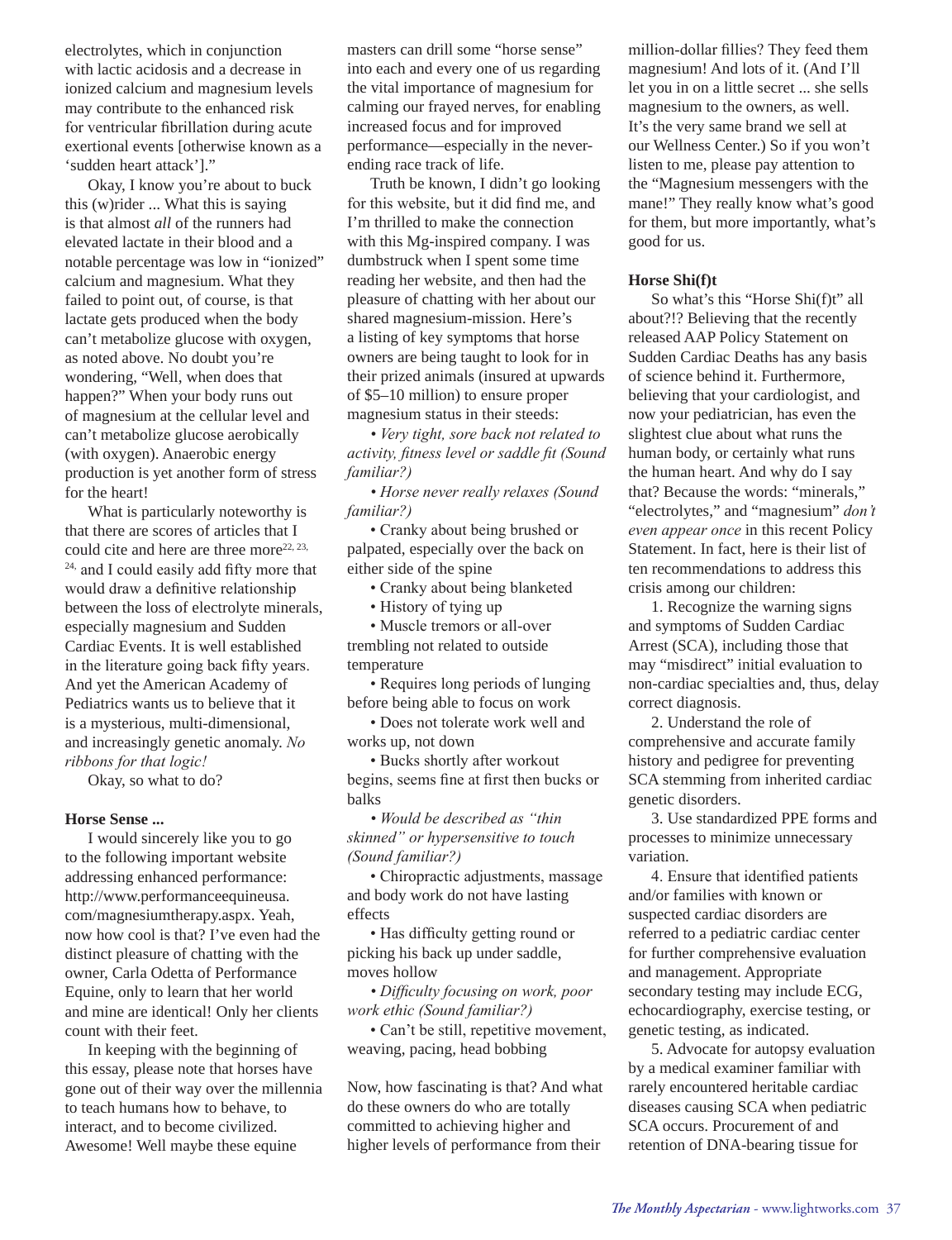subsequent molecular autopsy should be encouraged for autopsy-negative cases.

 6. Support education programs for effective bystander CPR and appropriate AED use.

 7. Support development of effective school emergency response programs.

 8. Consider participation in school emergency response programs as a medical director.

 9. Support efforts to mandate a central registry for pediatric SCA as a reportable event.

 10. Support recommendation for evidence-based evaluation of national screening processes and programs.

 The entire body of electrolyte mineral knowledge that is the very foundation of cardiology, EKG testing (which measures electrical response from electrolytes!), and most historic cardiac drugs are unabashedly ignored and thrown under the galloping horse in this recently released doctor diatribe.

 Absolutely amazing. Not one word about magnesium, not one word about electrolytes, and not one word about

minerals. Nor is there any mention of the fact that nutrient-dense food (*i.e.,* meals containing minerals) is virtually absent within all school cafeterias across the country; nor is the fact that as recently as 2005, it was deemed by the USDA that 68% of Americans *do not consume the RDA* (Recommended Daily Allowance) of magnesium25—it is even higher for children and adolescents; nor is there any mention of the fact that the World Health Organization has recently (2009) targeted the vacuous nature of drinking water—due to missing minerals calcium and especially magnesium—as the primary cause of Sudden Cardiac Events around the globe.<sup>26, 27</sup> The silence on these three critical and contributory factors towards the epidemic of Magnesium deficiency is profoundly deafening, and most disturbing.